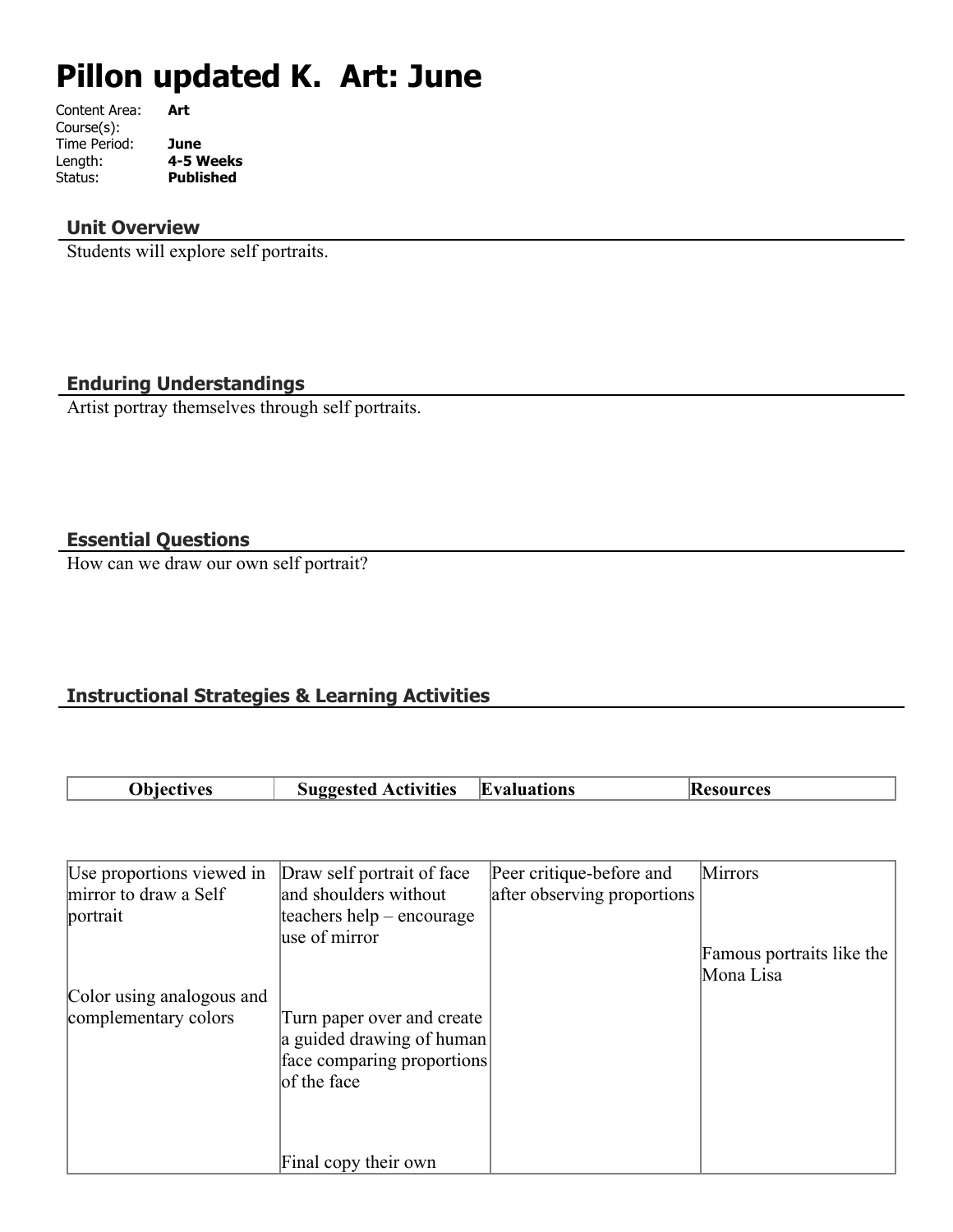|  |  | r color in<br>choice<br>anc<br><b>INP</b> |  |  |
|--|--|-------------------------------------------|--|--|
|--|--|-------------------------------------------|--|--|

## **Integration of Career Readiness, Life Literacies and Key Skills**

| TECH.9.4.2.CI   | Creativity and Innovation                                                          |
|-----------------|------------------------------------------------------------------------------------|
| TECH.9.4.2.CT.3 | Use a variety of types of thinking to solve problems (e.g., inductive, deductive). |

# **Technology and Design Integration**

Students will interact with the unit using the Smartboard.

# **Interdisciplinary Connections**

| LA.SL.K.1 | Participate in collaborative conversations with diverse partners about kindergarten topics<br>and texts with peers and adults in small and larger groups. |
|-----------|-----------------------------------------------------------------------------------------------------------------------------------------------------------|
| LA.SL.K.3 | Ask and answer questions in order to seek help, get information, or clarify something that<br>is not understood.                                          |

#### **Differentiation**

- Understand that gifted students, just like all students, come to school to learn and be challenged.
- Pre-assess your students. Find out their areas of strength as well as those areas you may need to address before students move on.
- Consider grouping gifted students together for at least part of the school day.
- Plan for differentiation. Consider pre-assessments, extension activities, and compacting the curriculum.
- Use phrases like "You've shown you don't need more practice" or "You need more practice" instead of words like "qualify" or "eligible" when referring to extension work.
- Encourage high-ability students to take on challenges. Because they're often used to getting good grades, gifted students may be risk averse.

#### **Definitions of Differentiation Components**:

- o Content the specific information that is to be taught in the lesson/unit/course of instruction.
- o Process how the student will acquire the content information.
- o Product how the student will demonstrate understanding of the content.
- o Learning Environment the environment where learning is taking place including physical location and/or student grouping

#### **Differentiation occurring in this unit:**

Encourage risk taking in creating thier pictures as opportunities to stretch skills during production.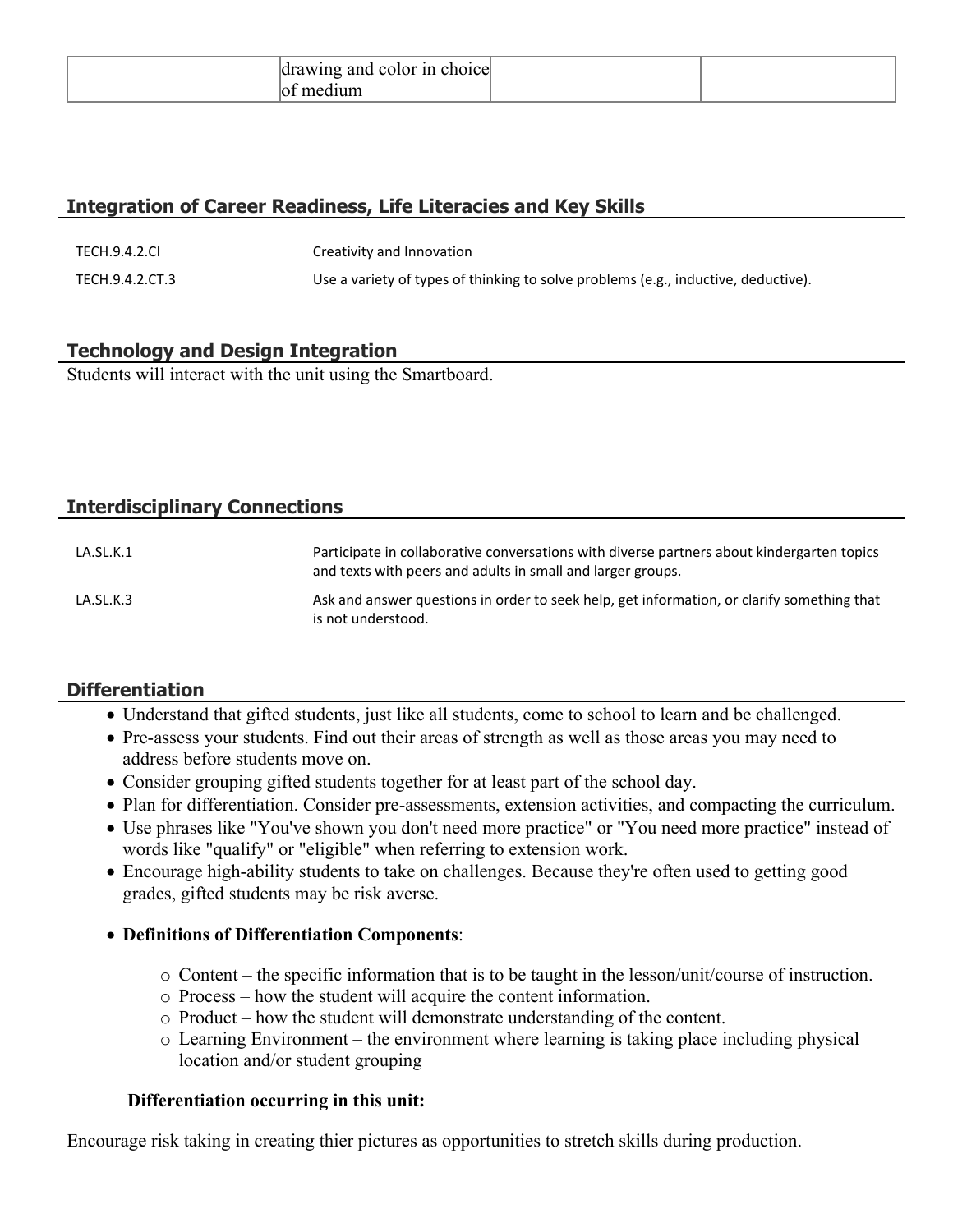Support students with motor skills needed to manipulate art materials.

Actively assess to identify student interests, learning preferences and the ability to work independently.

For Gifted:

Encourage students to explore concepts in depth and encourage independent studies or investigations. Use thematic instruction to connect learning across the curriculum. Encourage creative expression and thinking by allowing students to choose how to approach a problem or assignment. Expand students' time for free reading. Invite students to explore different points of view on a topic of study and compare the two. Provide learning centers where students are in charge of their learning. Brainstorm with gifted children on what types of projects they would like to explore to extend what they're learning in the classroom. Determine where students' interests lie and capitalize on their inquisitiveness. Refrain from having them complete more work in the same manner. Employ differentiated curriculum to keep interest high. Avoid drill and practice activities. Ask students' higher level questions that require students to look into causes, experiences, and facts to draw a conclusion or make connections to other areas of learning. If possible, compact curriculum to allow gifted students to move more quickly through the material. Encourage students to make transformations- use a common task or item in a different way. From

http://www.bsu.edu/web/lshasky/Forms/Interventions/Gifted.pdf

# **Modifications & Accommodations**

Follow all IEP and 504 accommodations as specified.

Refer to QSAC EXCEL SMALL SPED ACCOMMOCATIONS spreadsheet in this discipline.

**Modifications and Accommodations used in this unit:**

#### **Benchmark Assessments**

DRA, Aimsweb for math and language arts.

Teacher observation and recording of progression of skills

#### **Formative Assessments**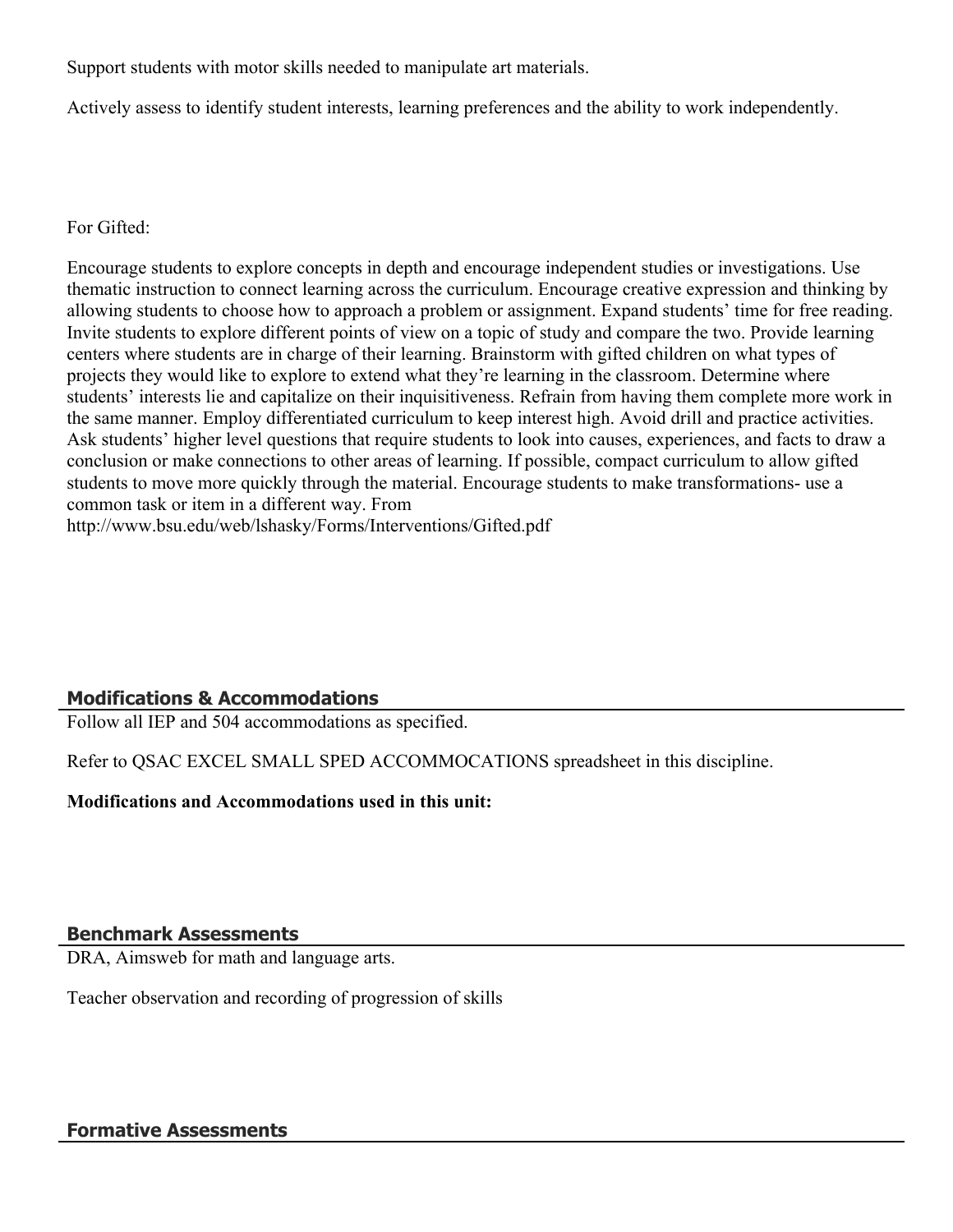Assessment allows both instructor and student to monitor progress towards achieving learning objectives, and can be approached in a variety of ways. **Formative assessment** refers to tools that identify misconceptions, struggles, and learning gaps along the way and assess how to close those gaps. It includes effective tools for helping to shape learning, and can even bolster students' abilities to take ownership of their learning when they understand that the goal is to improve learning, not apply final marks (Trumbull and Lash, 2013). It can include students assessing themselves, peers, or even the instructor, through writing, quizzes, conversation, and more. In short, formative assessment occurs throughout a class or course, and seeks to improve student achievement of learning objectives through approaches that can support specific student needs (Theal and Franklin, 2010, p. 151).

#### **Formative Assessments used in this unit:**

**Discussions** 

Frequent conferencing with students throughout the process. Making adjustments to instruction as needed.

## **Summative Assessments**

**summative assessments** evaluate student learning, knowledge, proficiency, or success at the conclusion of an instructional period, like a unit, course, or program. Summative assessments are almost always formally graded and often heavily weighted (though they do not need to be). Summative assessment can be used to great effect in conjunction and alignment with formative assessment, and instructors can consider a variety of ways to combine these approaches.

#### **Summative assessments for this unit:**

Peer critique-before and after observing proportions

**Instructional Materials**

Art supplies

**Mirrors** 

Famous portraits like the Mona Lisa